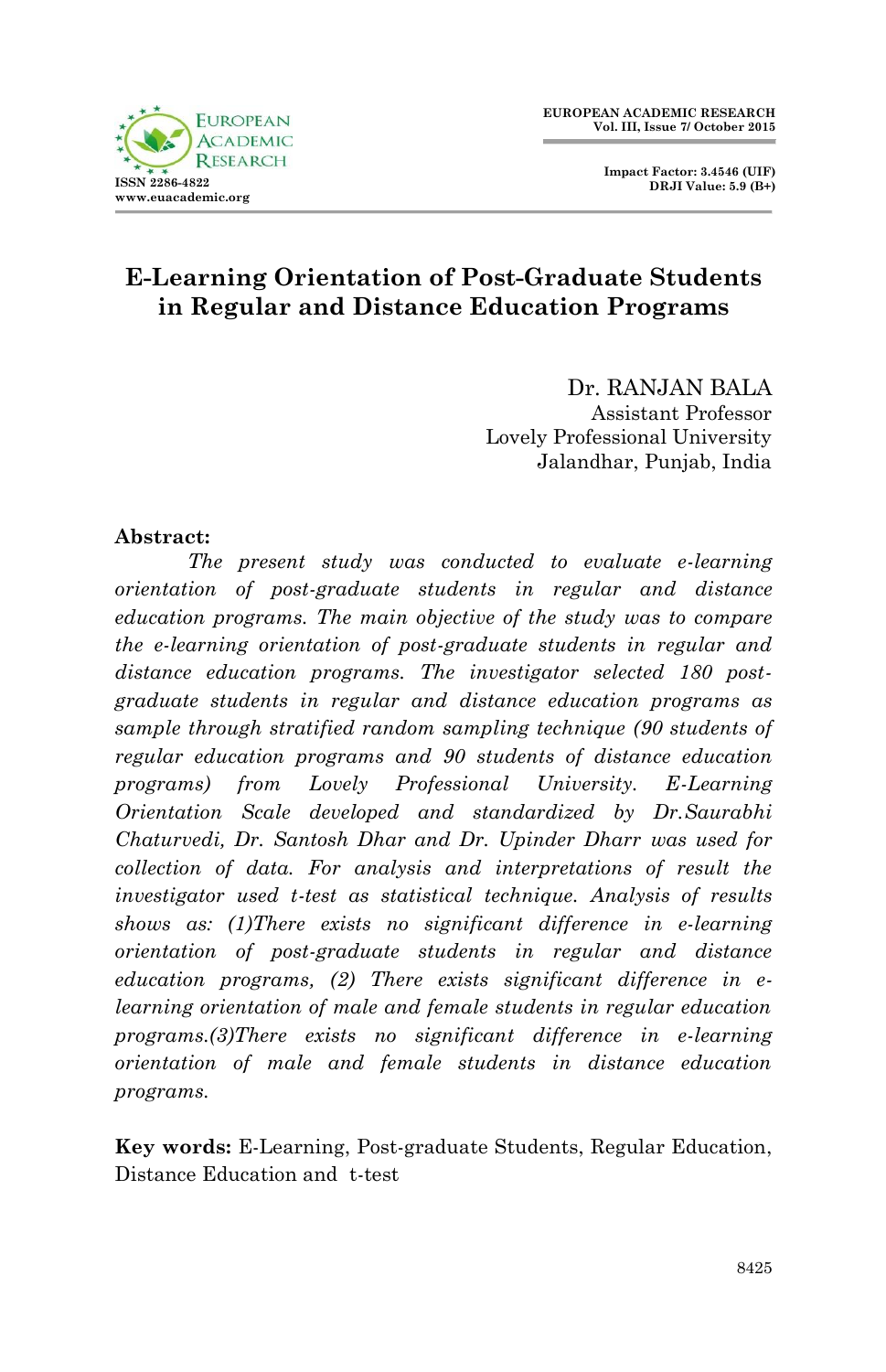## **INTRODUCTION**

E-learning is commonly referred to the intended use of networked information and communications technology in the process of teaching and learning. As the letter "e" in e-learning stands for the word "electronic", e-learning incorporates all educational activities that are carried out by individuals or groups working synchronously or asynchronously via networked or computers and other electronic devices.

E-learning is the online delivery of information, communication, education, and training. The new trend of communication technology has also impacted e-learning in education including library and information science field. Today, library readers need the information quickly, at their desk, preferably in electronic format so that modification, reuse could be done easily and fast. In the library science profession, the aim is to make student an IT savvy and students need to be aware of the recent trends in IT.

Fry (2000) defines e-learning as "delivery of training and education via networked interactivity and a range of other knowledge collection and distribution technologies."

Naido (2006) explored the scope, trends & attributes of e-learning and the opportunities and affordance of e-learning. The study revealed that the e-learning in education is contributing a lot by developing e-learning modalities. It also revealed that despite high level of interest in e-learning, it is not without constraints and limitations. The fundamental obstacle to the growth of e-learning is lack of access to the necessary technology infrastructure, for without it there can be no e-learning. The study recommended that a continuous study to be carried out for understanding and systematizing elearning.

Varis (2006) carried out a research on "e-learning and higher education" with the emphasis on the impact on virtual education. The research revealed that virtual learning in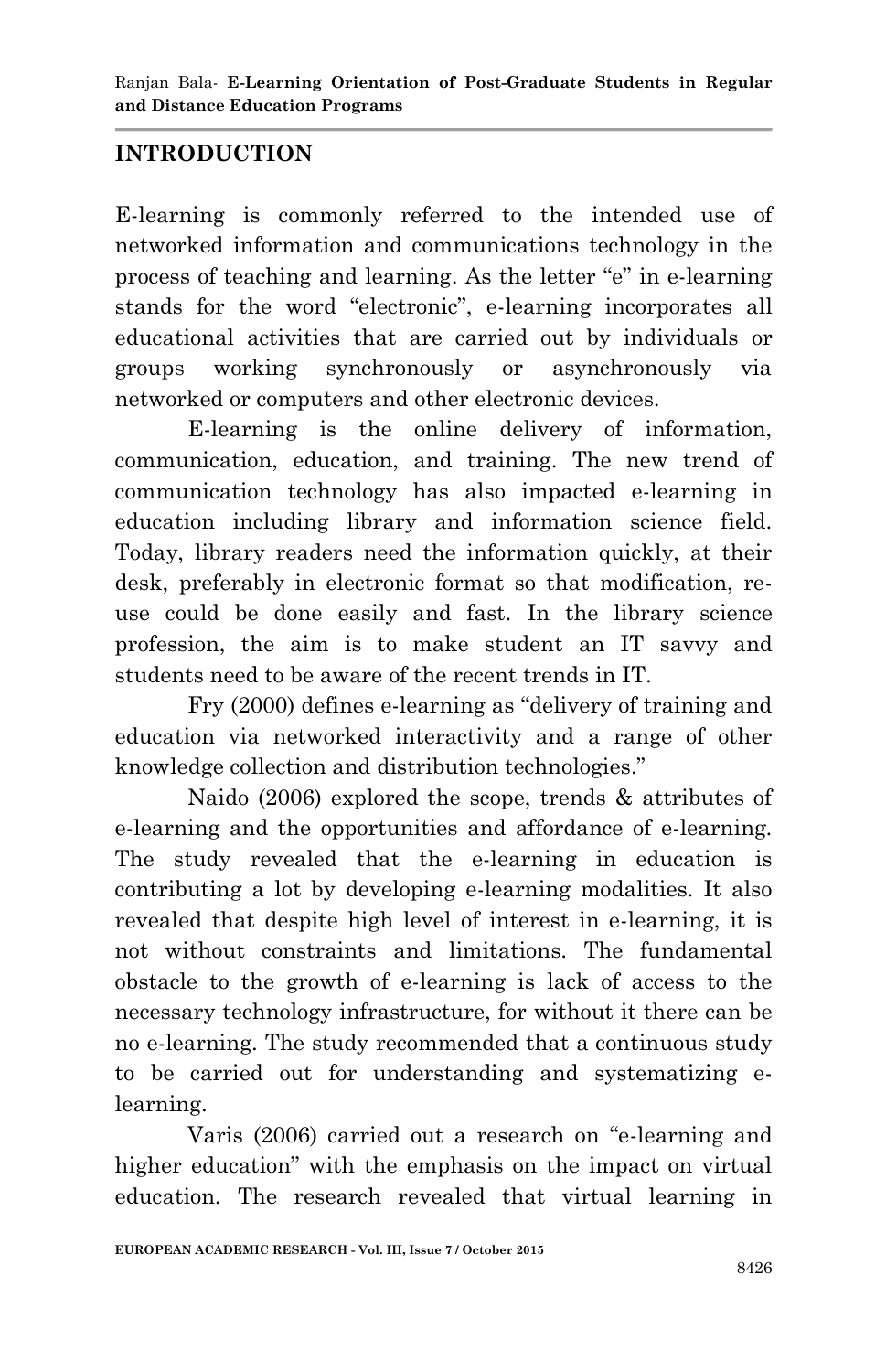Europe had mainly taken place within the national level. There was not much transnational collaboration.

Tripathy and Jeevan (2010) revealed the various steps required to be undertaken by an institution to venture into elearning, especially in the context of a professional discipline like library and information science which has gained immense popularity in recent times. By taking reference service, it further illustrates how to design, develop and execute a functional e-learning course.

Down (2007) reported on accessible e-learning in higher education with the aim to raise awareness of disability and elearning issues. The report revealed that many staff members responsible for creating learning content do not have general awareness of accessibility requirements and competence to address technical accessibility requirement. So, it was recommended in higher education, content learning experiences in higher education, content enveloper should include an accessibility policy on the project proposal, and to be aware of the content level of the knowledge.

Bhabal (2008) revealed that the E-learning skill helps the students entering into today"s job market confidently and apply their professional and technological knowledge effectively and efficiently. The study was focused on the effectiveness and efficiency of e-learning in school library and their impact towards student"s learning.

## **SIGNIFICANCE OF THE PROBLEM**

E-learning is emerging as the new paradigm of modern education. As, the world is welcoming a new development and innovation in the technological and communication world, the mode of imparting education and knowledge through online is better than the conventional mode. Beginning as an evolution the internet has now become a part and parcel of the  $21<sup>st</sup>$ century world. Everything and everyone is getting online and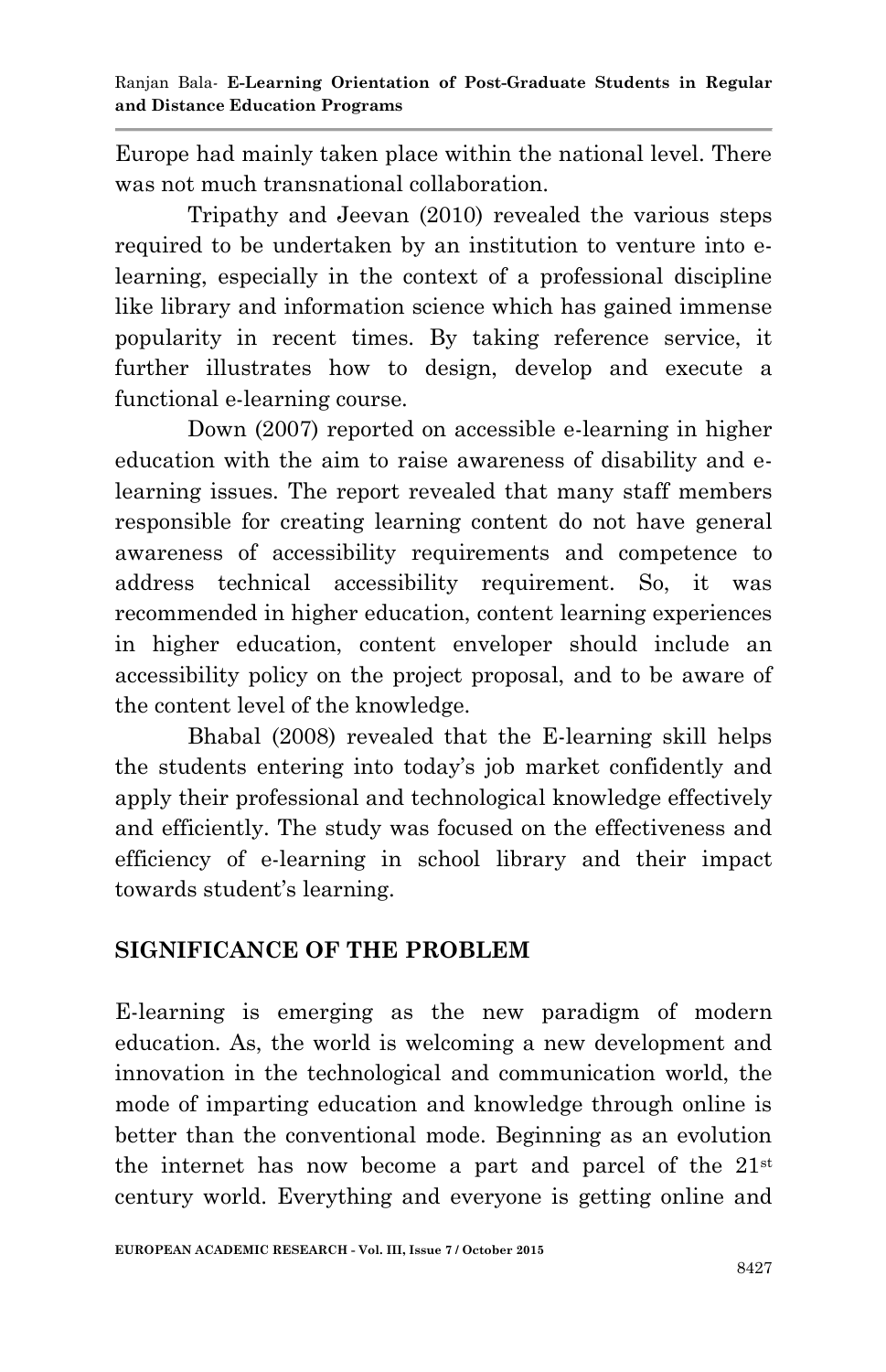those who are not going so are missing out on the immense power of this modern age wonder. The most attractive feature of e-learning is that it is student centered. The modern students prefer to study through exploring at their own and applying their own critical thinking .This is the mutual trait of both distance as well as regular students. Keeping into mind this the investigator is going to conduct the study on the e-learning orientation of post-graduate students in regular and distance education programs .This study will bring into light the orientation of e-learning on the students studying in both distance and conventional mode.

## **OPERATIONAL DEFINITIONS OF THE TERMS USED**

## **E-Learning:**

E-learning is commonly referred to the intentional use of networked information and communications technology in teaching and learning.

## **Post-graduate Students:**

A postgraduate student is a student who is involved in studying for degrees or other qualifications for which bachelor's degree is required, and is normally considered to be part of higher education.

## **Regular Education:**

Regular education is a field of education where the learner is required to be physically present in classes.

## **Distance Education:**

Distance education is a field of education to create and provide access to learning when the source of information and the learners are separated by time and distance, or both.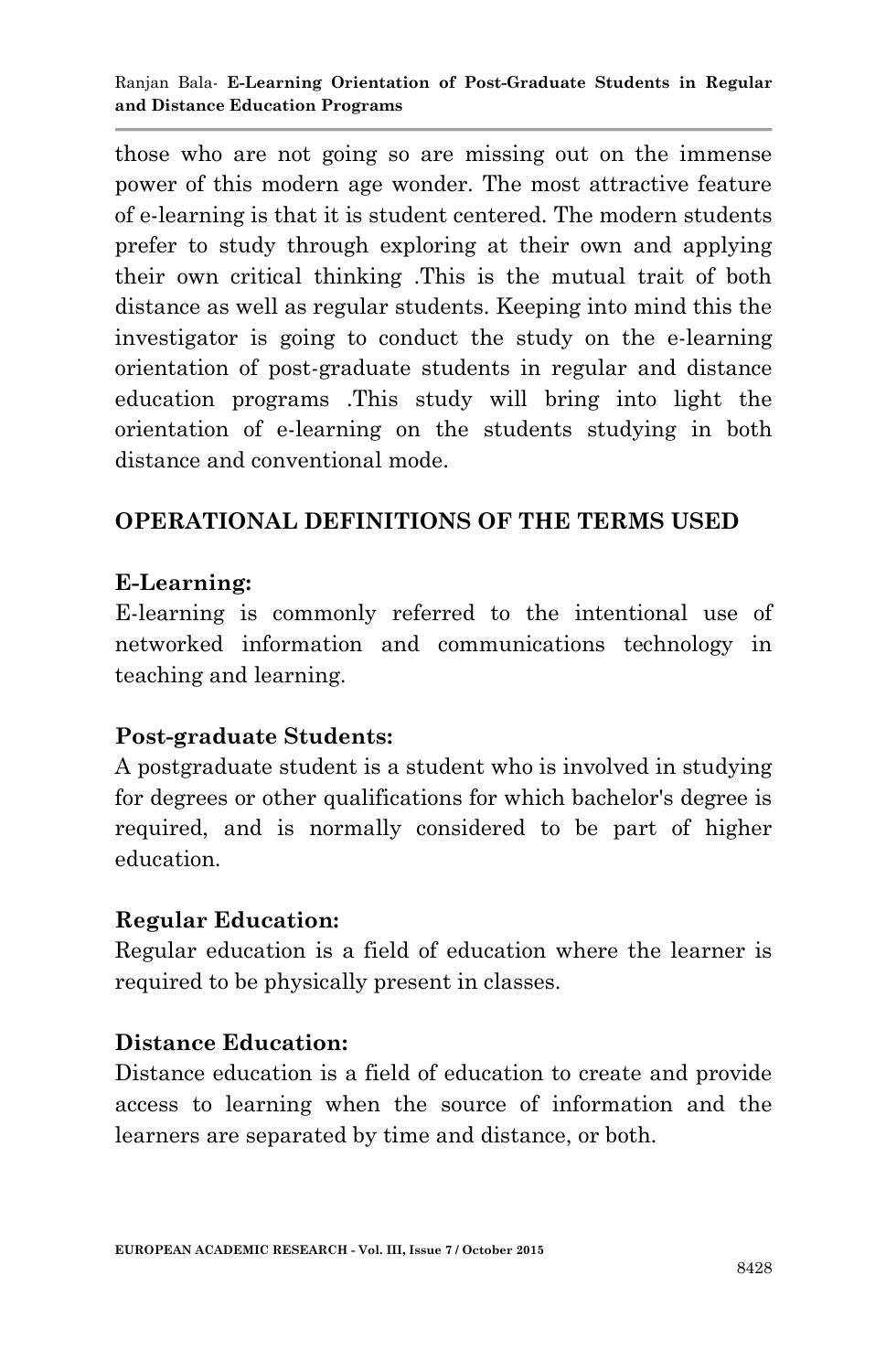## **OBJECTIVES OF THE STUDY**

- 1. To find out the difference in the e-learning orientation of post-graduate students in regular and distance education programs.
- 2. To find out the difference in the e-learning orientation of male and female post-graduate students in regular education programs.
- 3. To find out the difference in the e-learning orientation of male and female post-graduate students in distance education programs.

## **HYPOTHESES OF THE STUDY**

- 1. There exists no significant difference in e-learning orientation of post-graduate students in regular and distance education programs.
- 2. There exists no significant difference in e-learning orientation of male and female students in regular education programs.
- 3. There exists no significant difference in e-learning orientation of male and female students in distance education programs.

## **RESEARCH METHOD**

The present study has been conducted through Descriptive Survey Method. Descriptive survey method helps in explaining the phenomena in terms of conditions or relationships that exist, opinions that are held by the students, teachers, parents and experts, processes that are on-going, effects that are evident or trends that are developing.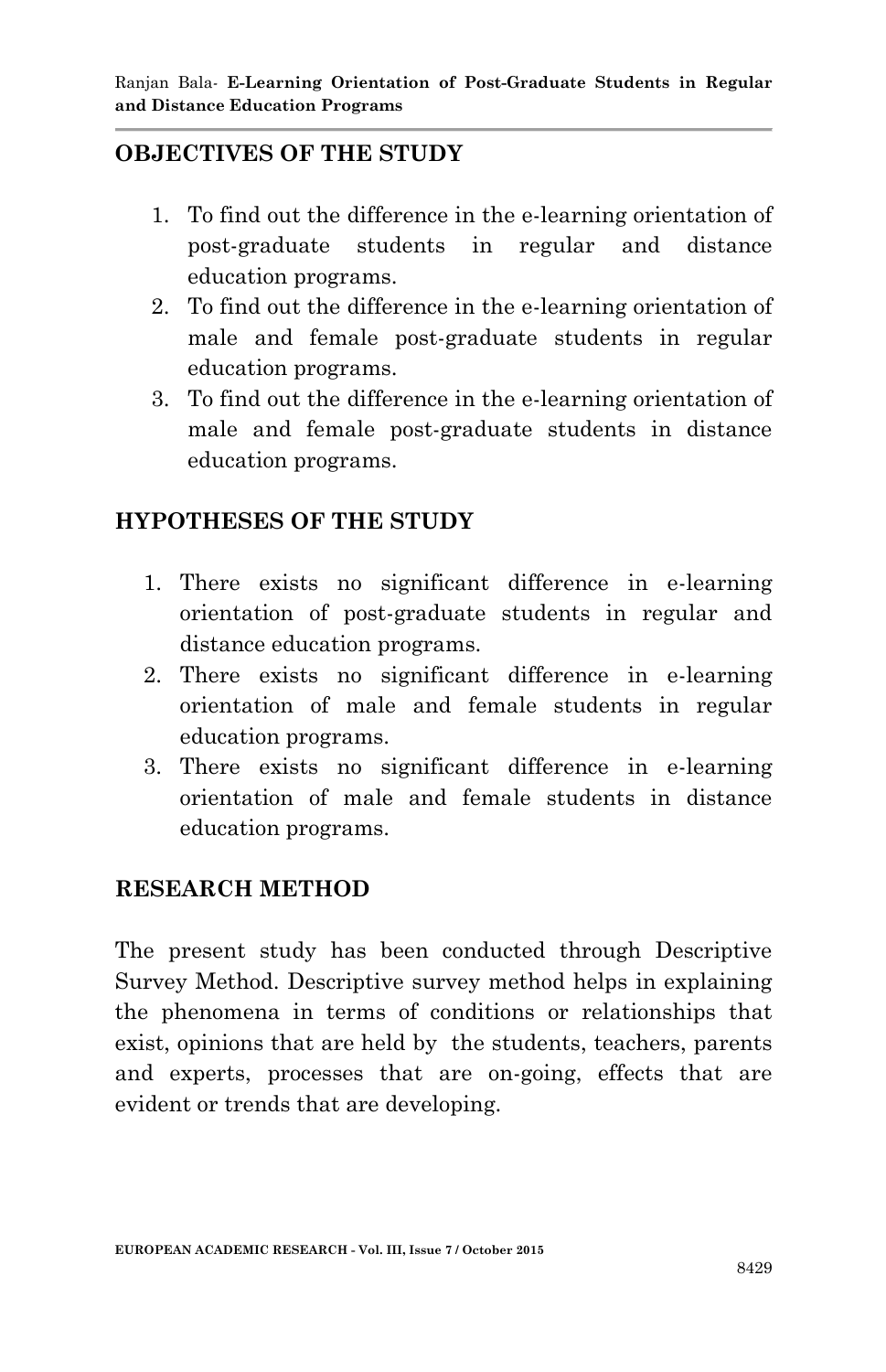## **SAMPLING**

Sampling frame for the present study, 180 post graduate students are selected from Lovely Professional University Jalandhar district of Punjab which includes 90 students from Distance Education and 90 students from Regular Education Programmes by using stratified random sampling technique for sampling.For regular programmes, 45 are males and 45 females. From distance education, 45 are male students, 45 female students.

## **TOOLS USED**

Tools are instruments that help the investigator to gather data. The selection of tool depends upon objectives and design of study and types of respondents one intends to cover. The investigator used the following tools in present study for collection of data.

1. *E-Learning Orientation Scale* by Dr.Saurabhi Chaturvedi, Dr. Santosh Dhar and Dr. Upinder Dhar

## **STATISTICAL TECHNIQUES USED**

Statistical techniques are employed to get a precise and exact picture of the data. With the help of descriptive statistical techniques and the results become more accurate, quantified and comparable. For the present study following Statistical Techniques has been used:

- $\triangleright$  Mean
- $\blacktriangleright$  standard deviation
- > T-Test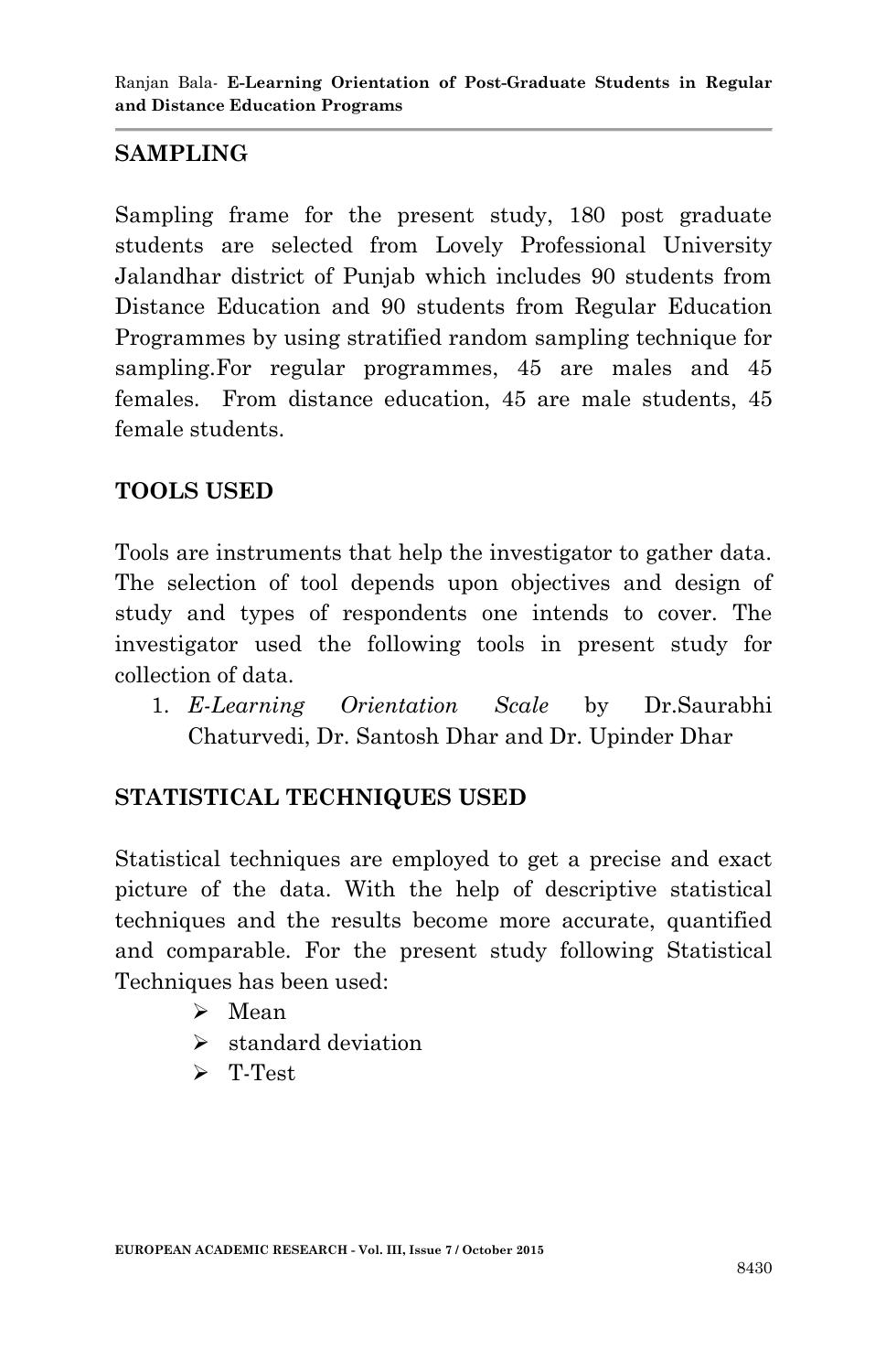# **RESULT ANALYSIS**

**Result pertaining to significant difference in e-learning orientation of post-graduate students in regular and distance education programs:** To find out the significant difference in e-learning orientation of post-graduate students in regular and distance education programs was the first objective of the study. After applying scale, t-value was calculated and the results have been shown in following table no. 1.

**Table No. 1 Showing t-ratio for mean scores of e-learning orientation of post-graduate students in regular and distance education programs**

| Category |    | М      | S.D   | SEd  | Df  | $\mathbf{r}$ | Remarks       |
|----------|----|--------|-------|------|-----|--------------|---------------|
|          |    |        |       |      |     | ratio        |               |
| Regular  | 90 | 165.17 | 15.27 | 1.89 | 178 | 1.50         | Insignificant |
| Distance | 90 | 168.02 | 9.54  |      |     |              |               |

Table No. 1 shows that the mean of post-graduate students of regular education programs and regular education program is 165.17 and 168.02 respectively. SD of regular and distance education programs students came out to be 15.27 and 9.54 respectively. The t-ratio is 1.503 which is not significant at both levels of confidence i.e.  $0.05$  and  $0.01$  at Df = 178. Tabulated value of  $t'$  at 0.05 level of confidence is 1.97 whereas ttabulated at 0.01 level of confidence is 2.60. It means our calculated t-value is less than table value which signifies that there exists no significant difference in e-learning orientation of post-graduate students in regular and distance education programs. Therefore first hypothesis that signifies that there exists no significant difference in e-learning orientation of postgraduate students in regular and distance education programs is accepted.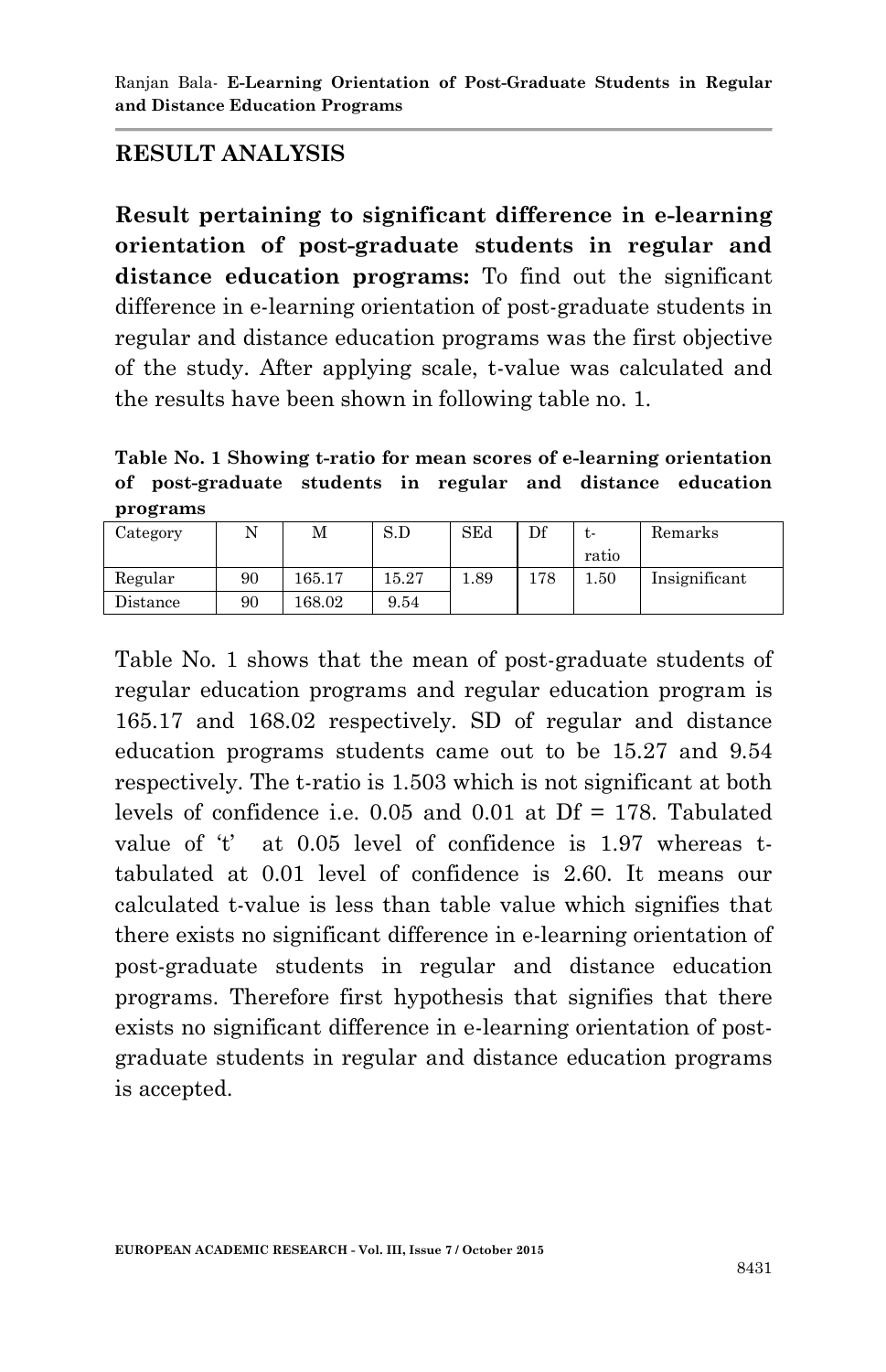# **Result pertaining to significant difference in e-learning orientation of male and female students in regular education programs.**

To find out the significant difference in e-learning orientation of male and female students in regular education programs was the second objective of the study. After applying scale, t-value was calculated and the result have been shown in following table no. 2

#### **Table No. 2 Showing t-ratio for mean scores of e-learning orientation of male and female students in regular education programs**

Result of t-test on significant difference in e-learning orientation of male and female students in regular education programs

| Regular |    | М      | S.D   | SEd  | Df | t-    | Level of confidence |               |
|---------|----|--------|-------|------|----|-------|---------------------|---------------|
|         |    |        |       |      |    | ratio |                     |               |
| Male    | 45 | 169.08 | 14.36 | 3.13 |    |       | 0.05                | 0.01          |
|         |    |        |       |      | 88 | 2.49  | Sig.                | Insignificant |
| Female  | 45 | 161.29 | 15.29 |      |    |       |                     |               |

Table No. 2 shows that the mean of male and female students in regular education programs are 169.08 and 161.29 respectively. SD of Male and female students in regular education programs came out to be 14.36 and 15.29 respectively. The t-ratio is 2.49 which is significant at 0.05 level of significance whereas insignificant at 0.01 level of confidence at df = 88.  $t$  tabulated at 0.05 level of confidence is 1.99 whereas t-tabulated at 0.01 level of confidence is 2.63. It means calculated t-value is greater than table value at 0.05 level of confidence i.e. 1.99 and less than at 0.01 level of confidence is 2.63. Which signifies that there exists no significant difference in e-learning orientation of male and female students in regular education programs. Therefore second hypothesis that signifies there exists no significant difference in e-learning orientation of post-graduate students in regular and distance education programs is rejected.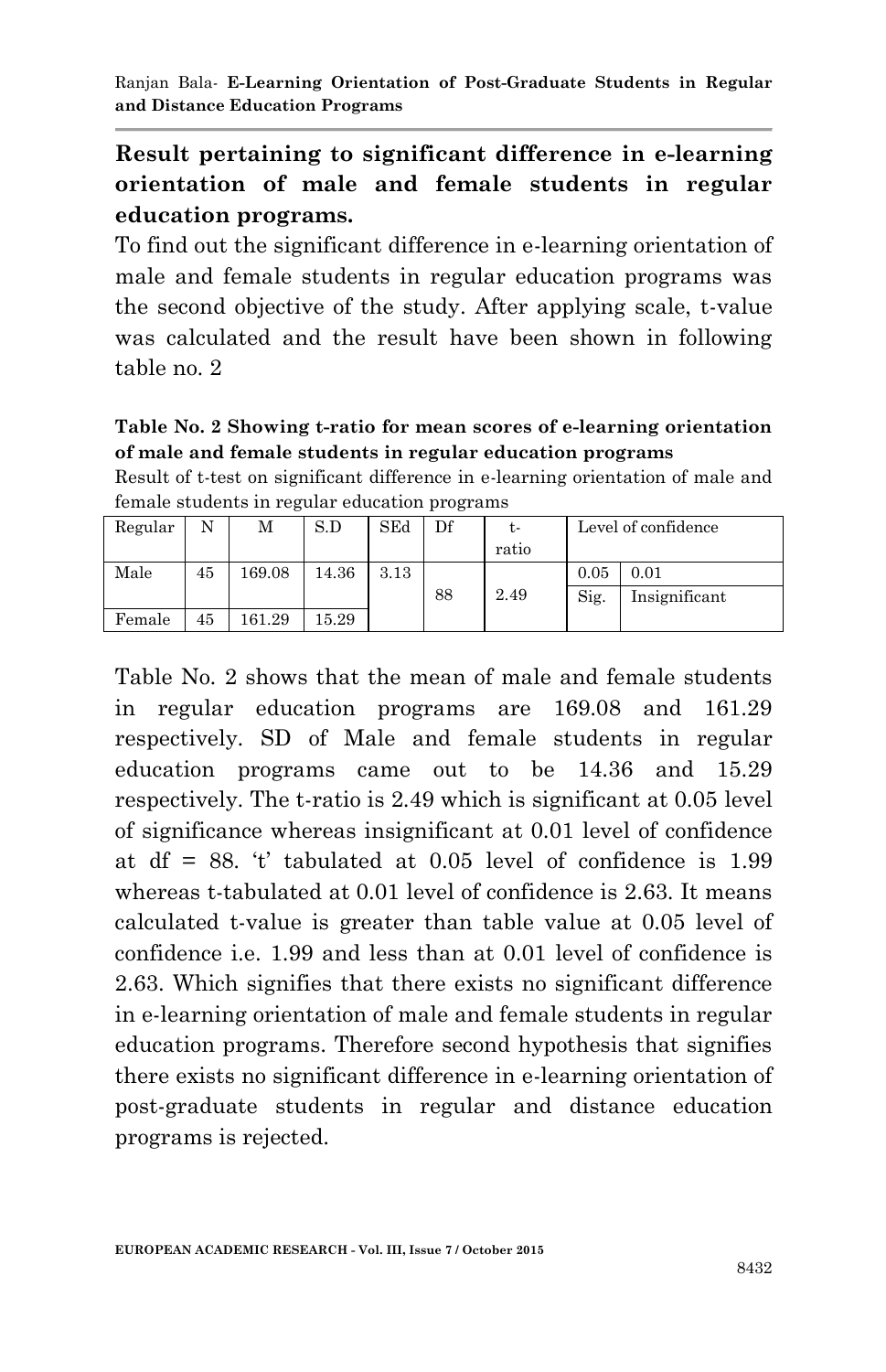# **Result pertaining to significant difference in e-learning orientation of male and female students in distance education programs.**

To find out the significant difference in e-learning orientation of male and female students in distance education programs was the third objective of the study. After applying scale, t-value was calculated and the result have been shown in following table no. 3.

**Table No. 3 Showing t-ratio for mean scores of e-learning orientation of male and female students in distance education programs**

| Distance      | N  | М      | S.D  | SEd  | Df | t-ratio | Remarks       |
|---------------|----|--------|------|------|----|---------|---------------|
| education     |    |        |      |      |    |         |               |
| programs      |    |        |      |      |    |         |               |
| Male students | 45 | 169.44 | 9.69 |      |    |         |               |
| Female        | 45 | 166.82 | 9.13 | 1.98 | 88 | 1.32    | Insignificant |
| students      |    |        |      |      |    |         |               |

Table 3 shows that the mean of male and female students in distance education programs are 169.44 and 166.82 respectively. SD of Male and female students in distance education programs came out to be 9.69 and 9.13. The t-ratio is 1.32 which is not significant at both levels of confidence i.e. 0.05 and 0.01 at  $df = 88$ . 't' tabulated at 0.05 level of confidence is 1.99 whereas 't' tabulated at 0.01 level of confidence is 2.63. It means calculated t-value is less than table value which signifies there exists no significant difference in e-learning orientation of male and female students in distance education programs. Therefore third hypothesis that signifies there exists no significant difference in e-learning orientation of male and female students in distance education programs is accepted.

## **CONCLUSIONS**

From the results pertaining to the present study based on analysis and interpretation of data in the light of hypothesis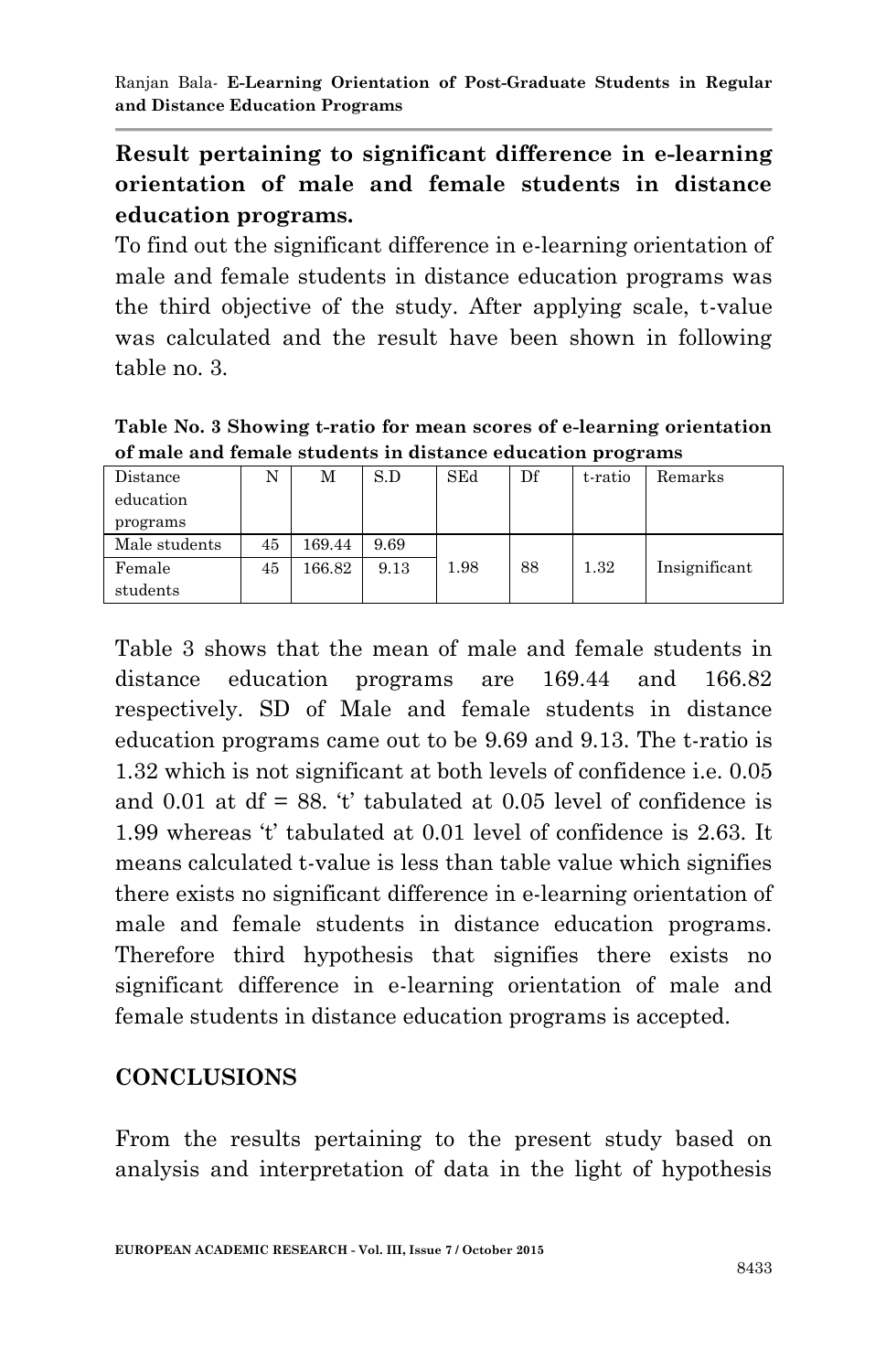framed beforehand, the present study enlists the following conclusions:

- 1. There exists no significant difference in e-learning orientation of post-graduate students in regular and distance education programs
- 2. There exists significant difference in e-learning orientation of male and female students in regular education programs.
- 3. There exists no significant difference in e-learning orientation of male and female students in distance education programs.

#### **REFERENCES**

Bhabal, J. (2008), *E-Learning in LIS Education: Case Study of SHPT School of Library Science.* Retrieved on 3Dec, 2012 from

http://ir.inflibnet.ac.in/dxml/handle/1944/1312?show=full

- Down Kerry Ann *(2007) Accessible E-Learning in Higher Education,http://www.jisce.ac.uk/media/docoument/p rogrammes/distributing learning, Portable Document Format*
- Fry, K., (2000), *'Forum focus and Overview', the business of Elearning: Bringing your organization in the knowledge Economy, Telcam Group, University of Technology,* Sydney
- Naido, S. (2006), *Commonwealth of e-learning, commonwealth educational media center for Asia*, Retrieved on 5 Dec, 2012 from http://cemca.org/e-learning\_guidebook.pdf
- Tripathi M,. and Jeevan V.(2010) *e-Learning Library and Information Science: A Pragmatic View for India. Journal of Library & Information Technology*, Vol. 30, No. 5, September 2010, pp. 83-90,DESIDOC